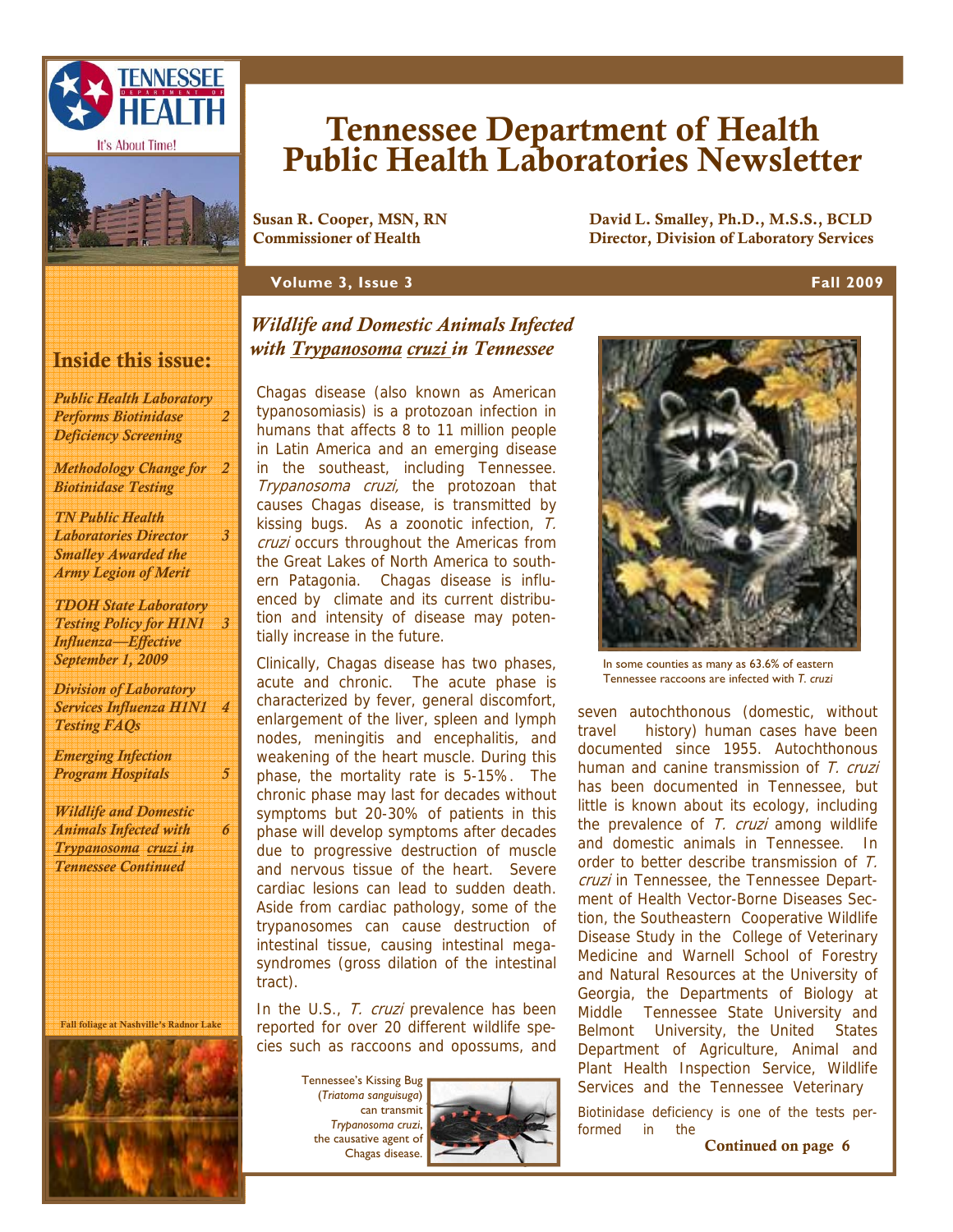#### **Volume 3, Issue 3 Page 2**

#### *Public Health Laboratory Performs Biotinidase Deficiency Screening*

Newborn Screening Laboratory. In normal patients the enzyme biotinidase recycles endogenous biotin and plays an important role in the processing of protein-bound dietary biotin(1). In biotinidase deficient patients the biotin-salvage pathway is blocked, therefore high concentrations of dietary biotin are required to prevent or treat symptoms of biotin deficiency(2,3). Early diagnosis and treatment with Biotin results in rapid and usually complete regression of symptoms, with hearing loss and optic atrophy being less reversible(4). However, all affected children have improved clinically with Biotin supplementation(1).

Biotinidase Deficiency has an incidence of greater than 1 in 75,000, with the highest incidence in Caucasians(4). Patients diagnosed with biotinidase deficiency can have profound or partial enzyme deficiency. Profound deficiency is defined as enzyme activity that is less than 10% of mean normal activity. Partial deficiency is between 10 to 30% of mean normal(1). Most patients with profound enzyme deficiency present early





**Newborn Screening Program promotes healthy babies.** 

in life whereas those with partial deficiency present later with skin problems and no neurologic findings. Because some patients remaining asymptomatic, controversy exists whether patients with partial deficiency need treatment with Biotin, however, this should not negate screening all infants for biotinidase deficiency as others may develop symptoms(5).

Because of the availability of laboratory testing, efficacy of treatment with Biotin, and relative low cost, biotinidase deficiency is ideal for inclusion in all newborn screening programs. The federal Maternal and Child Health Bureau commissioned the American College of Medical Genetics (ACMG) to outline a process of standardization for newborn screening. In 2006, this panel identified 29 conditions for mandatory screening. Biotinidase deficiency was included in this core panel(6). Prior to the ACMG recommendation, the Tennessee Department of Health Newborn Screening Program began screening for Biotinidase deficiency.

Tennessee began testing in February 2004 using specimens of whole blood spotted on filter paper. The semi-quantitative colorimetric test procedure based on the Wolf method and using continuous flow analysis was selected. An upgrade to our instrumentation and test procedure has since occurred. The colorimetric assay is favored over tandem mass spectrometry (MS/MS) for screening. Although some symptomatic

patients with Biotinidase deficiency will have elevated C5-OH (3-Hydroxyisovaleryl carnitine) by MS/MS(7), not all patients with Biotinidase deficiency have this elevation level. Therefore MS/MS is not the best method for screening(5).

Biotinidase deficiency screening has proven to be beneficial for newborns in Tennessee. Since the inception of routine testing there have been 18 diagnosed cases of Biotinidase deficiency: Eleven were found to have profound deficiency and seven patients were diagnosed with partial enzyme deficiency.

#### **Submitted by Christine McKeever,**

**Manager, Tandem Mass Spectrometry Newborn Screening Section** 

#### **References**

- 1. Wolf, B., Heard, G.S., Screening for Biotinidase Deficiency in Newborns: Worldwide Experience. Pediatrics 85, 512-517 (1990).
- 2. Heard, G.S., Secor-McVoy, J.R., Wolf, B. A Screening Method for Biotinidase Deficiency in Newborns. Clinical Chemisty 30, 125- 127 (1984).
- 3. Wolf, B., Grier, R., Allen, R., Goodman, S.I., Kien, C.L. Biotinidase deficiency: the enzymatic defect in late-onset multiple carboxylase deficiency. Clinica Chimica Acta 131, 273-281 (1983).
- 4. American College of Medical Genetics Expert Group, Newborn Screening: Toward a Uniform Screening Panel and System-Main Report. Genetics in Medicine 8, 103s-104s, (2006).
- 5. Kaye, C.I., Newborn Screening Fact Sheets. Pediatrics 118, e934 e963 (2006).
- 6. American College of Medical Genetics Expert Group, Newborn Screening: Toward a Uniform Screening Panel and System-Executive Summary. Pediatrics 117, 296-307 (2006).
- 7. American College of Medical Genetics, Newborn Screening Act Sheet (Absent/Reduced biotinidase activity) Biotinidase Deficiency, (2006).

#### *Methodology Change for Biotinidase Testing*

Beginning with Julian Date 213 or August 1, 2009, our Biotinidase assay method changed from the continuous flow method to the Microplate reagent kit manufactured by Astoria Pacific.

This new assay brings two changes:

1. The unit of measure will change from ERU (Enzyme Response Units) to MRU (Microplate Response Units).

2. Cutoffs will change for normal, partial deficient and deficient.

Our new cutoffs for Biotinidase are as follows:

#### **Within Normal Limits ≥ 27 MRU**

#### **Partial Deficient ≥ 13 MRU - < 27 MRU**

#### **Deficient < 13 MRU**

If you have any questions, please call the Newborn Screening Laboratory at 615-262-6352 or the Women's Health and Genetics Follow-up Program at 615-262-6304.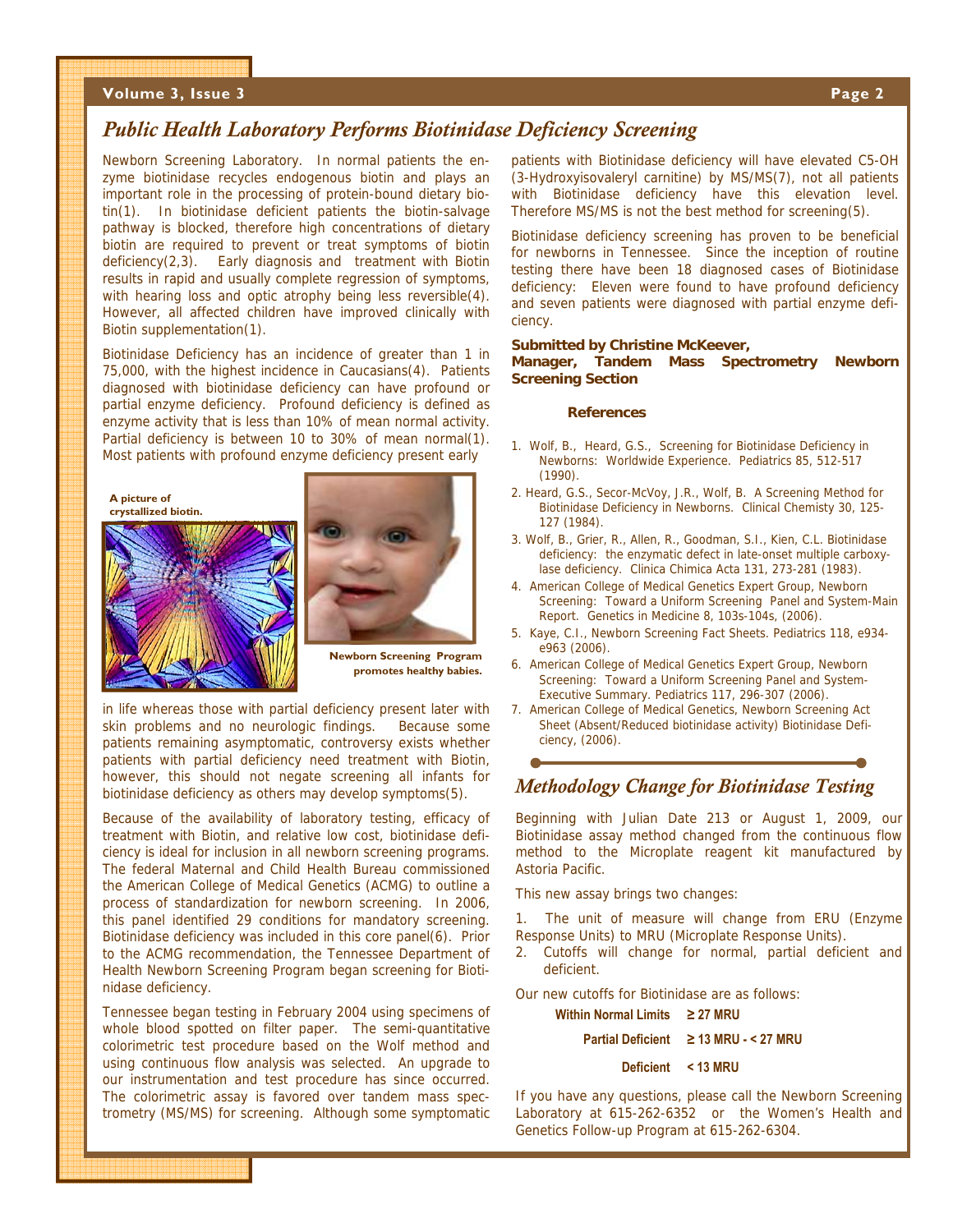#### **Volume 3, Issue 3**

### *TN Public Health Laboratories Director Smalley Awarded the Army Legion of Merit*

The Tennessee Public Health Laboratories Director, Dr. David L. Smalley, is also active in the US Army Reserve and has served the past three years as the Assistant Surgeon General for Force Management, Mobilization, Readiness, and Reserve Affairs in the Office of the Surgeon General, Falls Church, VA and as Deputy Commanding General for the Army Reserve Medical Command, Pinellas Park, FL. At the completion of his tenure at OTSG and MEDCOM, he was awarded the United States Armed Forces' Legion of Merit.

The Legion of Merit citation reads:

 "For exceptionally meritorious service while serving as Deputy Commanding General, Army Reserve Medical Command and Assistant Surgeon General. Brigadier General Smalley's tireless devotion to duty and ability to coordinate multiple agencies for the betterment of the Army medical community are a testament to his strategic perspective and strong leadership. The positive impact that BG Smalley made on the structure and operations of Army Reserve Medical will be felt for years to come."

Beginning October 1, 2009, BG Smalley is assigned as the Deputy Commanding General for Professional Services at the 807<sup>th</sup> Medical Deployment Support Command, Salt Lake City, UT.





*Tennessee Department of Health (TDOH) State Laboratory Testing Policy for H1N1 Influenza— Effective Date: September 1, 2009* 



#### **TDOH State Laboratory will limit testing specimens for H1N1 to the following:**

- Those specimens submitted by providers in the Tennessee Sentinel Provider Network (SPN)
- Those specimens submitted by providers in the Emerging Infections Program (EIP)
- Capacity for testing additional specimens is limited and exceptions will only be made for cases of public health significance. All special requests for testing by the state lab must be pre-approved on a case by case basis.

#### **All specimens received by the state laboratory without pre-approval will be returned to the provider.**

- **If you are east of the Tennessee River**,
- your exception request will go to the Knoxville Regional Laboratory. Contact the Knoxville Laboratory Director, Robyn Atkinson at 865-549-5217 for pre-approval.
- **If you are west of the Tennessee River**,
- your exception request will go to the Jackson Regional Laboratory. Contact the Jackson Laboratory Director, Dr. Oristyne Walker at 731-426-0686 for pre-approval.

If the exception request is pre-approved, results, positive or negative, will be reported via facsimile to the submitting provider identified on the exception request.

**In the majority of cases, testing is unnecessary.** Treatment should be based on clinical presentation and should not be delayed for a confirmatory test. If indicated, treatment is most effective if initiated within 48 hours of symptom onset. Rapid tests have limited sensitivity but, when positive, can distinguish between influenza A and B. This may help with clinical decision making. Specific groups in which testing is likely to be beneficial include: pregnant women, healthcare workers, and hospitalized patients, particularly those in intensive care units. Specific testing for H1N1 is available commercially. Providers are urged to contact their routine commercial laboratory providers to inquire about testing options.

The TDOH will post updates on our website on the status of commercial availability of H1N1 tests, a summary of rapid test data, and frequent updates including distribution of circulating serotypes in the state at:

http://health.state.tn.us/H1N1.htm#hcp .

#### **Additional information may be found at:**

#### **■ Rapid influenza testing:**

http://www.cdc.gov/h1n1flu/guidance/rapid\_testing.htm http://www.cdc.gov/mmwr/preview/mmwrhtml/mm5830a2.htm

■ Overview of tests and specimen handling: http://www.cdc.gov/h1n1flu/guidance/rapid\_testing.htm

#### ■ Information for clinicians on a wide range of H1N1 **related topics:**

http://www.cdc.gov/h1n1flu/guidance/

#### **State specific information**

**■ Regional/local health depts.**  http://health.state.tn.us/localdepartments.htm

- **■ State Laboratory (615-262-6300)**
- **■ Communicable and Environmental Disease Services (615-741-7247)**

'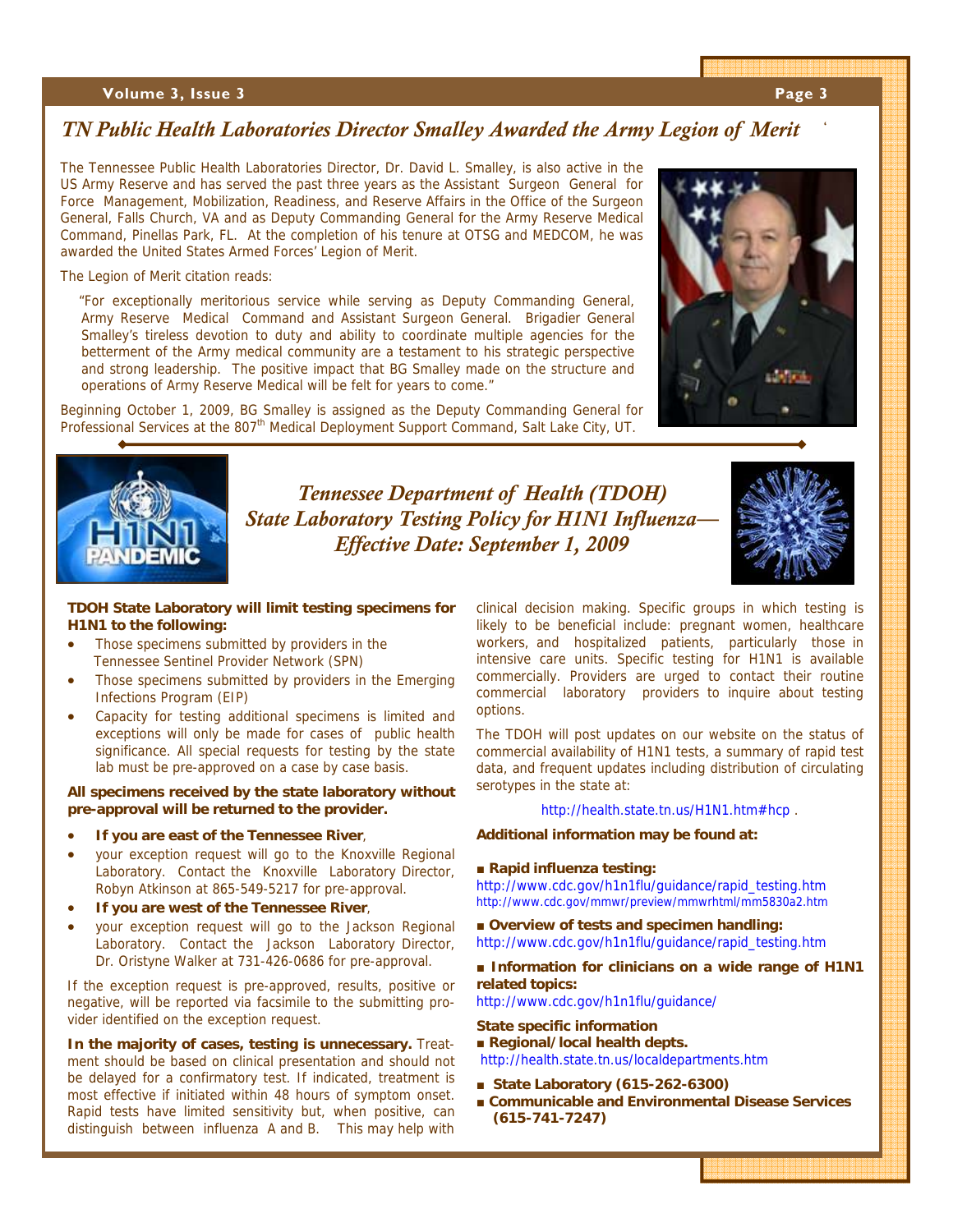#### **Volume 3, Issue 3 Page 4**

# *Division of Laboratory Services Influenza H1N1 Testing FAQ's*

#### **1. What tests will be performed?**

The state Public Health Laboratory will only test patients that are under the Sentinel Provider Network (SPN); Emerging Infection Program (EIP) Hospitals and selected Pre-Approved Requests. All other tests for H1N1 Influenza must be done through clinical referrals to reference and commercial labs.

#### **2. How will results be reported?**

All reports will be faxed to the provider and a copy sent to the regional office.

#### **3. What results will be reported?**

We will report each of the PCR markers tested. This will include Seasonal A; Seasonal H1; Seasonal H3; Seasonal B; Novel (Swine) A; and Novel (Swine) H1.

**4. Who will be sent influenza test collection supplies?**  SPN participants will get supplies shipped to them. Shippers will be returned each time a batch of specimens are sent to Nashville. EIP hospitals will provide their own swabs and collection supplies. Supplies for Pre-Approved tests will be the responsibility of the provider requesting the test.

#### **5. What supplies are sent to SPN participants?**

SPN participants will get a set of shippers, swabs, requests, and viral transport media.

#### **6. How do SPN participants get supplies?**

SPN participants can order supplies using a supply requisition form and sending it to:

Jerry Hindman Fax 615-262-6393 jerry.hindman@tn.gov or

Susan McCool Fax 615-262-6393 susan.mccool@tn.gov SPN can also contact their Regional SPN Coordinator.

#### **7. What is pre-approval?**

Since CDC has asked Public Health Labs to limit testing to those that allow us to monitor the changes in the virus and not test all persons suspected of an infection, we have limited routine testing to SPN and EIP Hospitals. However, we recognize that there are some circumstances that warrant testing individuals. We have established a process that allows providers to call public health to request H1N1 testing outside the SPN and EIP networks. **No testing will be done without pre-approved clinical assessment for public health information.** 

#### **8. What are the criteria for pre-approval?**

Pre-approval will be done based on specific information about the patient and the medical conditions. All providers east of the Tennessee River call Dr. Robyn Atkinson of the Knoxville Regional Laboratory at 865-549-5217. All providers west of the Tennessee River call Dr. Oristyne Walker of the Jackson Regional Office at 731-426-0686.



#### **9. What form is used?**

There are three forms specific for each program:

- •Emerging Infection Program (EIP)
- •Sentinel Provider Network (SNP)
- •Pre-Approval will be faxed to approved providers

#### **10. What is the mailing address?**

#### **EIP and SNP**

Division of Laboratory Services 630 Hart Lane Nashville, TN 37216-2006

#### **Pre-approved Specimens only**

All providers east of the Tennessee River will ship to: Knoxville Regional Laboratory 1522 Cherokee Trail Knoxville, TN 27950-9019.

All providers west of the Tennessee River will ship to: Jackson Regional Laboratory 295 Sumnar Avenue Jackson, TN 38302-0849.

#### **11. What laboratory do I send my specimens to?**

#### **EIP and SNP**

Division of Laboratory Services 630 Hart Lane Nashville, TN 37216-2006

#### **Pre-approved Specimens only**

All providers east of the Tennessee River will ship to: Knoxville Regional Laboratory 1522 Cherokee Trail Knoxville, TN 27950-9019.

All providers west of the Tennessee River will ship to: Jackson Regional Laboratory 295 Sumnar Avenue Jackson, TN 38302-0849.

#### **12. How do I collect a specimen?**

The following should be collected as soon as possible after illness onset: nasopharyngeal swab, nasal aspirate, or a combined nasopharyngeal swab with oropharyngeal swab. If these specimens cannot be collected, a nasal swab or oropharyngeal swab is acceptable (see CDC specimen collection recommendations at: http://www.cdc.gov/h1n1flu/ specimencollection.htm). A dacron or polyester swab with plastic or metal shafts must be used. **Cotton swabs or swabs with a wooden shaft cannot be used for PCR testing.**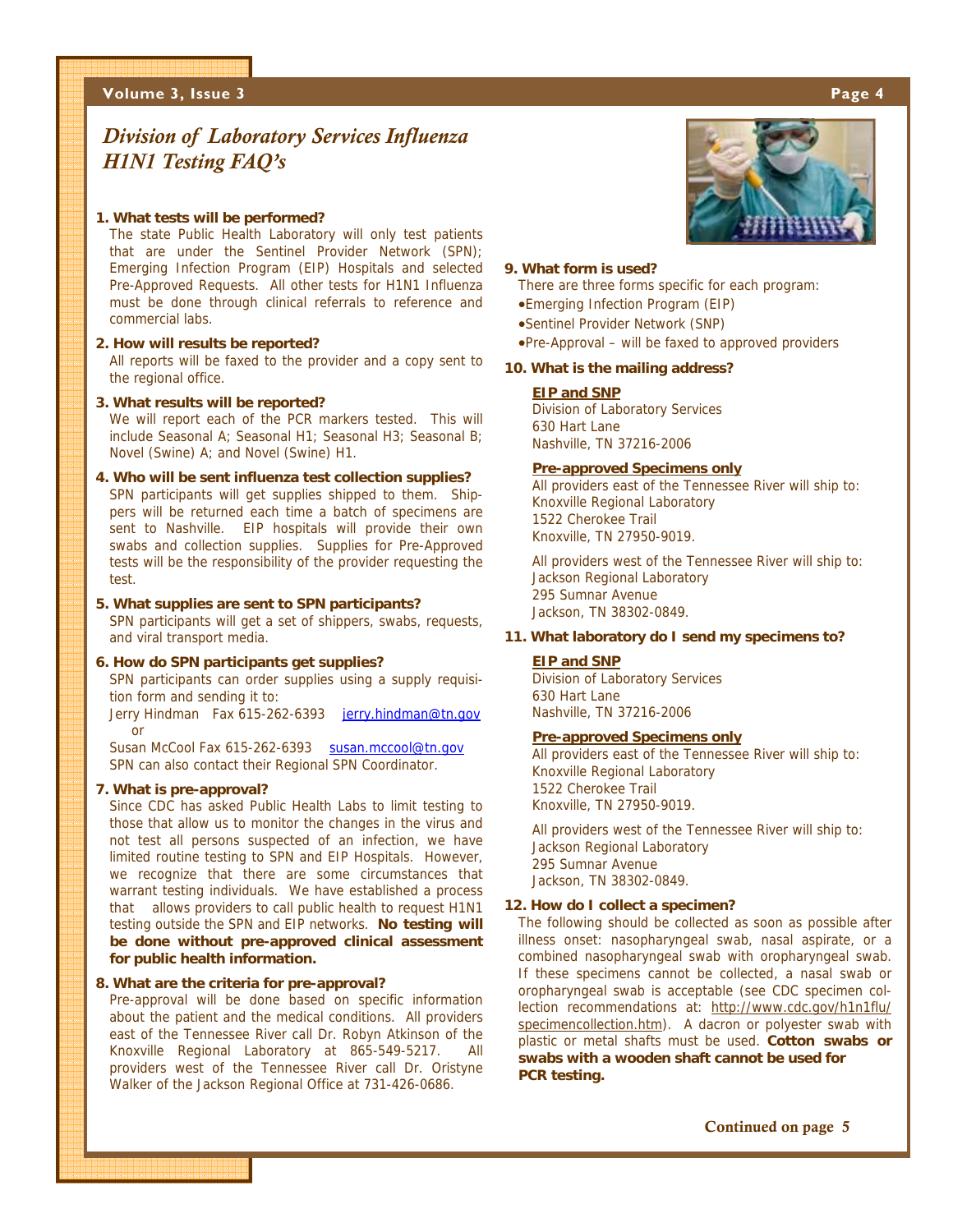#### **Volume 3, Issue 3** Page 5 **Page 5**

## *Division of Laboratory Services Influenza H1N1 Testing FAQ's Continued* Emerging Infection Program

#### **13. How do I ship a specimen?**

Ship overnight delivery with specimen kept cold using cold ice packs. Send as a Biological Specimen, Category B.

#### **14. Who are the Sentinel Physicians?**

The Sentinel Provider Network (SNP) consists of 65 Physician practices evenly located across Tennessee. •Sentinel Providers collect specimens from patients who

meet Influenza-like illness (ILI) case definition. •They collect up to a maximum of 10 specimens/week/

provider

•Ship specimens at the end of the collection day

•PCR testing is conducted after the receipt of specimens

#### **15. Who are the EIP hospitals?**

There are 18 hospitals in Middle Tennessee that have been recruited to send in specimens on patients admitted to the hospital with influenza.

#### **16. What commercial labs are testing for H1N1?**

Quest – performs Rapid Culture, uses Focus Labs for PCR ARUP – developed a PCR and is seeking FDA EUA status Spectrum – working with Focus Labs to obtain their test kit AEL – will send tests to Focus Labs LabCorp – no formal response

**17.How long does it take to get results?**  Once received by the State Laboratory, the results should be reported no later than 3 – 5 days.

# (EIP) Hospitals

Baptist Hospital- Nashville

Centennial Medical Center – Nashville and Ashland City

Hendersonville Medical Center – Hendersonville

Horizons Medical Center – Dickson

Metro-General Hospital - Nashville

Middle Tennessee Medical Center - Murfreesboro

Northcrest Medical Center – Springfield

Saint Thomas Hospital – Nashville

Skyline Medical Center – Nashville

Southern Hills Medical Center – Nashville

Stonecrest Medical Center– Smyrna

Summit Medical Center – Nashville

Sumner Regional Medical Center – Gallatin

University Medical Center – Lebanon

Vanderbilt University Medical Center - Nashville

Veteran's Administration Medical Center – Murfreesboro

Veteran's Administration Medical Center – Nashville

Williamson Medical Center – Franklin





This digitally-colorized, negative stained transmission electron micrograph (TEM) depicts influenza A virions. There are three types of influenza viruses: A, B, and C. Human influenza A and B viruses cause seasonal epidemics almost every year. Influenza type C infections cause a mild respiratory illness and are not thought to cause epidemics. Source: CDC Image Library at http://phil.cdc.gov/phil/home.asp